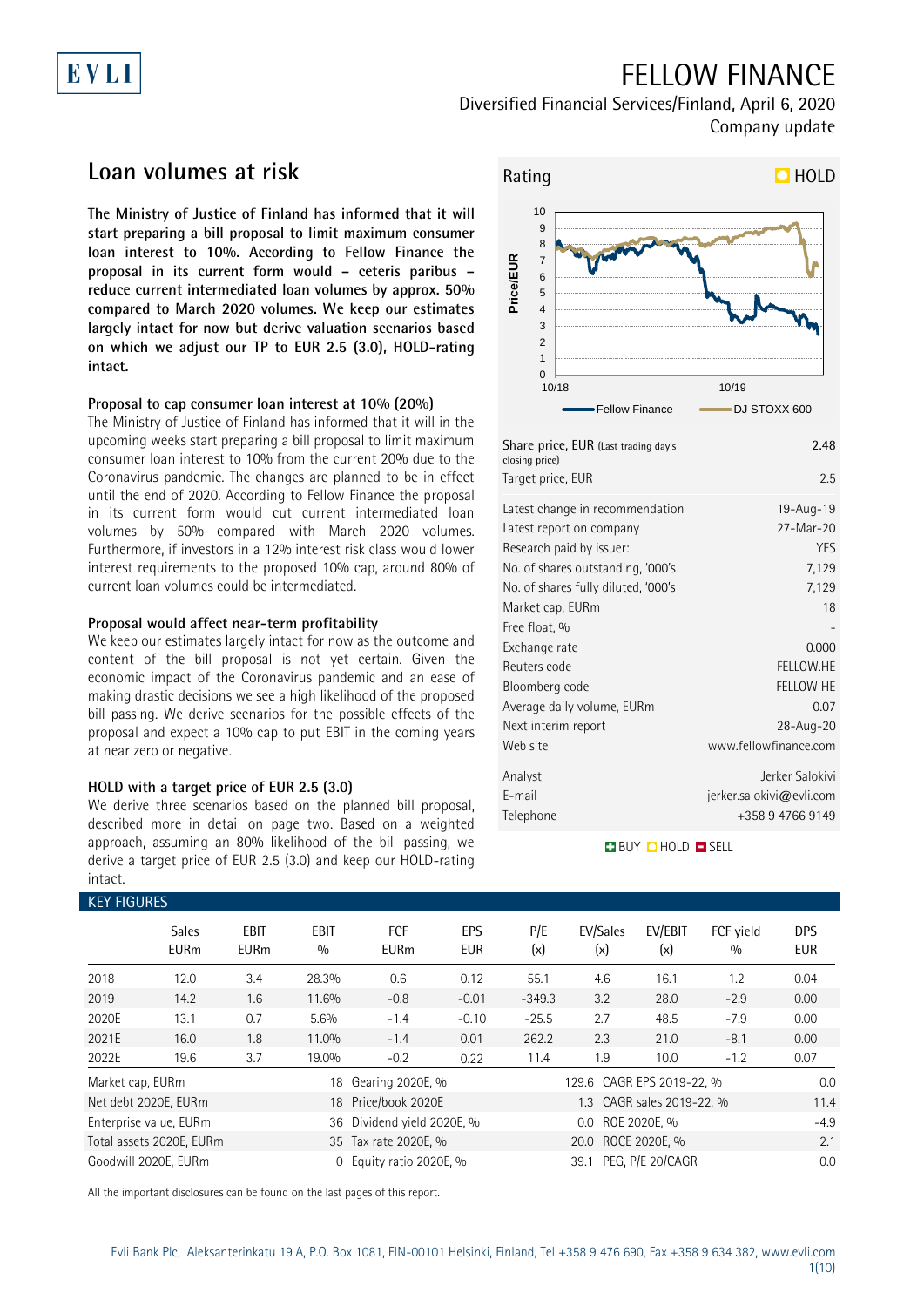## Diversified Financial Services/Finland, April 6, 2020 Company update

Figure 1: Scenario approaches

| Scenario 1               | 2019 | 2020E  | 2021E  | 2022E |
|--------------------------|------|--------|--------|-------|
| <b>Facilitated loans</b> | 201  | 157    | 215    | 285   |
| Revenue                  | 14.2 | 13.1   | 16.0   | 19.6  |
| EBIT                     | 1.6  | 0.7    | 1.8    | 3.7   |
|                          |      |        |        |       |
| Scenario 2               | 2019 | 2020E  | 2021E  | 2022E |
| <b>Facilitated loans</b> | 201  | 135    | 180    | 240   |
| Revenue                  | 14.2 | 12.0   | 13.4   | 16.8  |
| EBIT                     | 1.6  | 0.1    | 0.4    | 2.2   |
|                          |      |        |        |       |
| Scenario 2               | 2019 | 2020E  | 2021E  | 2022E |
| <b>Facilitated loans</b> | 201  | 108    | 160    | 220   |
| Revenue                  | 14.2 | 10.6   | 12.2   | 15.8  |
| EBIT                     | 1.6  | $-0.8$ | $-0.4$ | 1.8   |

Source: Evli Research

We have derived three different scenarios mainly for valuation purposes. In scenario 1 we assume our current base estimates in a situation where the maximum consumer loan interest remains at 20%, in other words the bill does not pass. In scenario 2 we assume that the interest cap is set at 10% and volumes decline 25% from March 2020 levels, with investors more willing to adapt to the new interest levels. In scenario 3 we assume a 10% cap and volumes declining 50% compared to March 2020. The expectation is for the bill to be in affect until the end of 2020. We make assumptions for the following years based on the severity of the situation in 2020, expecting a tougher situation to more heavily affect international expansion and as such growth in the upcoming years.

### Figure 2: Scenario valuation

|             |          | Loan intermediation |       | Equity value |        |
|-------------|----------|---------------------|-------|--------------|--------|
| <b>EURm</b> | Lainaamo | <b>business</b>     | Total | per share    | Weight |
| Scenario 1  | 12.2     | 9.7                 | 22.0  | 3.1          | 20%    |
| Scenario 2  | 10 R     | 7.0                 | 17.8  | 2.5          | 50%    |
| Scenario 3  | 93       | 5.2                 | 14.6  | 2.0          | 30%    |

Source: Evli Research

In valuation of the scenarios we have split valuation of Lainaamo and the loan intermediation business. We assign a value for Lainaamo based on the loan receivables adjusted by net debt. In scenarios 2 and 3 we further assign a five and ten percent downward adjustment to receivables as a discount to account for a possible increase in loan defaults. We value the loan intermediation business based on average 2020-2022 fee income, assuming P/sales multiples of 0.65-0.85x, in accordance with current with multiples for the selected consumer finance and lending platform peers. Based on the selected weights we derive a fair value of EUR 2.5 per share and adjust our target price accordingly (prev. EUR 3.0) and retain our HOLD-rating.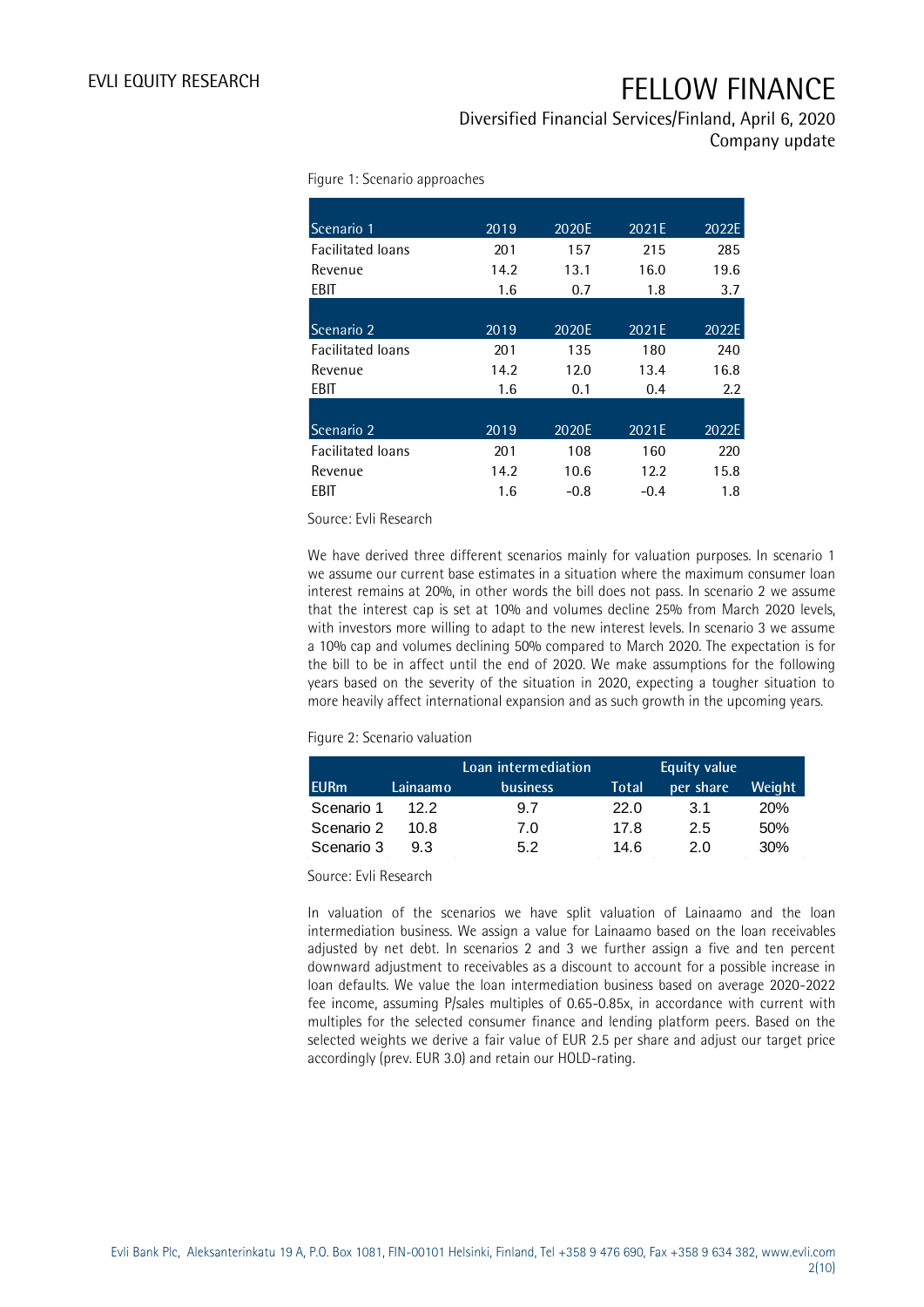Diversified Financial Services/Finland, April 6, 2020 Company update

Figure 3: Peer multiples

|                                | <b>MCAP</b> |      | P/Sales |      |       | EV/EBIT |       |           | P/E   |      |
|--------------------------------|-------------|------|---------|------|-------|---------|-------|-----------|-------|------|
|                                | <b>MEUR</b> | 20   | 21      | 22   | 20    | 21      | 22    | <b>20</b> | 21    | 22   |
| ICONSUMER FINANCE CO's         |             |      |         |      |       |         |       |           |       |      |
| <b>ISantander Consumer USA</b> | 3729        | 0.5x | 0.5x    | 0.7x | 11.4x | 10.9x   | 34.3x | 5.5x      | 4.4x  | 3.8x |
| Synchrony Finl                 | 7527        | 0.6x | 0.6x    | 0.6x | 2.1x  | 1.9x    | 5.3x  | 4.2x      | 3.3x  | 3.1x |
| Discover Fn Svc                | 8091        | 0.7x | 0.7x    | 0.7x | 4.0x  | 3.8x    |       | 4.2x      | 3.5x  | 3.4x |
| American Express               | 54920       | 1.3x | 1.3x    | 1.1x | 9.1x  | 8.5x    |       | 10.0x     | 8.5x  | 7.6x |
| Capital One Financial          | 17905       | 0.7x | 0.6x    | 0.6x | 5.1x  | 5.2x    | 10.1x | 4.2x      | 3.6x  | 3.3x |
| <b>ILENDING PLATFORMS</b>      |             |      |         |      |       |         |       |           |       |      |
| On Deck Capital                | 18          | 0.1x | 0.1x    | 0.1x | 32.5x | 26.7x   | 18.7x | 2.2x      | 1.7x  | 1.2x |
| LendingClub                    | 585         | 0.8x | 0.7x    | 0.6x | 7.3x  | 6.3x    | 6.3x  | 23.7x     | 12.2x | 7.3x |
| <b>Funding Circle Holdings</b> | 210         | 1.0x | 0.9x    |      |       |         |       |           |       |      |
| Peer Group Average             | 47362       | 0.7x | 0.7x    | 0.6x | 10.2x | 9.0x    | 14.9x | 7.7x      | 5.3x  | 4.2x |
| Peer Group Median              | 5647        | 0.7x | 0.7x    | 0.6x | 7.3x  | 6.3x    | 10.1x | 4.2x      | 3.6x  | 3.4x |

Source: Factset

| <b>INTERIM FIGURES</b>               |        |        |        |         |         |         |         |         |         |         |        |        |
|--------------------------------------|--------|--------|--------|---------|---------|---------|---------|---------|---------|---------|--------|--------|
| EVLI ESTIMATES, EURm                 | 201901 | 201902 | 201903 | 201904  | 2019    | 202001E | 2020Q2E | 2020Q3E | 2020Q4E | 2020E   | 2021E  | 2022E  |
| Net sales                            | 0.0    | 7.2    | 0.0    | 7.0     | 14.2    | 0.0     | 6.3     | 0.0     | 6.8     | 13.1    | 16.0   | 19.6   |
| EBITDA                               | 0.0    | 1.6    | 0.0    | 0.5     | 2.1     | 0.0     | 0.5     | 0.0     | 0.6     | 1.2     | 2.2    | 4.3    |
| EBITDA margin (%)                    | 0.0    | 21.7   | 0.0    | 6.9     | 14.5    | 0.0     | 8.8     | 0.0     | 9.3     | 9.5     | 14.0   | 21.9   |
| <b>FBIT</b>                          | 0.0    | 1.4    | 0.0    | 0.3     | 1.6     | 0.0     | 0.3     | 0.0     | 0.4     | 0.7     | 1.8    | 3.7    |
| EBIT margin (%)                      | 0.0    | 19.0   | 0.0    | 3.9     | 11.6    | 0.0     | 5.2     | 0.0     | 6.0     | 5.6     | 11.0   | 19.0   |
| Net financial items                  | 0.0    | $-0.7$ | 0.0    | $-0.8$  | $-1.5$  | 0.0     | $-0.8$  | 0.0     | $-0.8$  | $-1.6$  | $-1.7$ | $-1.8$ |
| Pre-tax profit                       | 0.0    | 0.6    | 0.0    | $-0.5$  | 0.1     | 0.0     | $-0.5$  | 0.0     | $-0.4$  | $-0.9$  | 0.1    | 1.9    |
| Tax                                  | 0.0    | $-0.2$ | 0.0    | 0.0     | $-0.2$  | 0.0     | 0.1     | 0.0     | 0.1     | 0.2     | 0.0    | $-0.4$ |
| Tax rate (%)                         | 0.0    | 34.3   | 0.0    | 4.6     | 176.3   | 0.0     | 20.0    | 0.0     | 20.0    | 20.0    | 20.0   | 20.0   |
| Net profit                           | 0.0    | 0.4    | 0.0    | $-0.5$  | $-0.1$  | 0.0     | $-0.4$  | 0.0     | $-0.3$  | $-0.7$  | 0.1    | 1.6    |
| EPS                                  | 0.00   | 0.06   | 0.00   | $-0.07$ | $-0.01$ | 0.00    | $-0.05$ | 0.00    | $-0.04$ | $-0.10$ | 0.01   | 0.22   |
| EPS adjusted (diluted no. of shares) | 0.00   | 0.06   | 0.00   | $-0.07$ | $-0.01$ | 0.00    | $-0.05$ | 0.00    | $-0.04$ | $-0.10$ | 0.01   | 0.22   |
| Dividend per share                   | 0.00   | 0.00   | 0.00   | 0.00    | 0.00    | 0.00    | 0.00    | 0.00    | 0.00    | 0.00    | 0.00   | 0.07   |
| SALES, EURm                          |        |        |        |         |         |         |         |         |         |         |        |        |
| Fellow Finance                       | 0.0    | 7.2    | 0.0    | 7.0     | 14.2    | 0.0     | 6.3     | 0.0     | 6.8     | 13.1    | 16.0   | 19.6   |
| Total                                | 0.0    | 7.2    | 0.0    | 7.0     | 14.2    | 0.0     | 6.3     | 0.0     | 6.8     | 13.1    | 16.0   | 19.6   |
| SALES GROWTH, Y/Y %                  |        |        |        |         |         |         |         |         |         |         |        |        |
| <b>Fellow Finance</b>                | 0.0    | 29.6   | 0.0    | 8.4     | 18.3    | 0.0     | $-13.5$ | 0.0     | $-2.0$  | $-7.8$  | 22.2   | 22.8   |
| Total                                | 0.0    | 29.6   | 0.0    | 8.4     | 18.3    | 0.0     | $-13.5$ | 0.0     | $-2.0$  | $-7.8$  | 22.2   | 22.8   |
| EBIT, EURm                           |        |        |        |         |         |         |         |         |         |         |        |        |
| Fellow Finance                       | 0.0    | 1.4    | 0.0    | 0.3     | 1.6     | 0.0     | 0.3     | 0.0     | 0.4     | 0.7     | 1.8    | 3.7    |
| Total                                | 0.0    | 1.4    | 0.0    | 0.3     | 1.6     | 0.0     | 0.3     | 0.0     | 0.4     | 0.7     | 1.8    | 3.7    |
| EBIT margin, %                       |        |        |        |         |         |         |         |         |         |         |        |        |
| Fellow Finance                       | 0.0    | 19.0   | 0.0    | 3.9     | 11.6    | 0.0     | 5.2     | 0.0     | 6.0     | 5.6     | 11.0   | 19.0   |
| Total                                | 0.0    | 19.0   | 0.0    | 3.9     | 11.6    | 0.0     | 5.2     | 0.0     | 6.0     | 5.6     | 11.0   | 19.0   |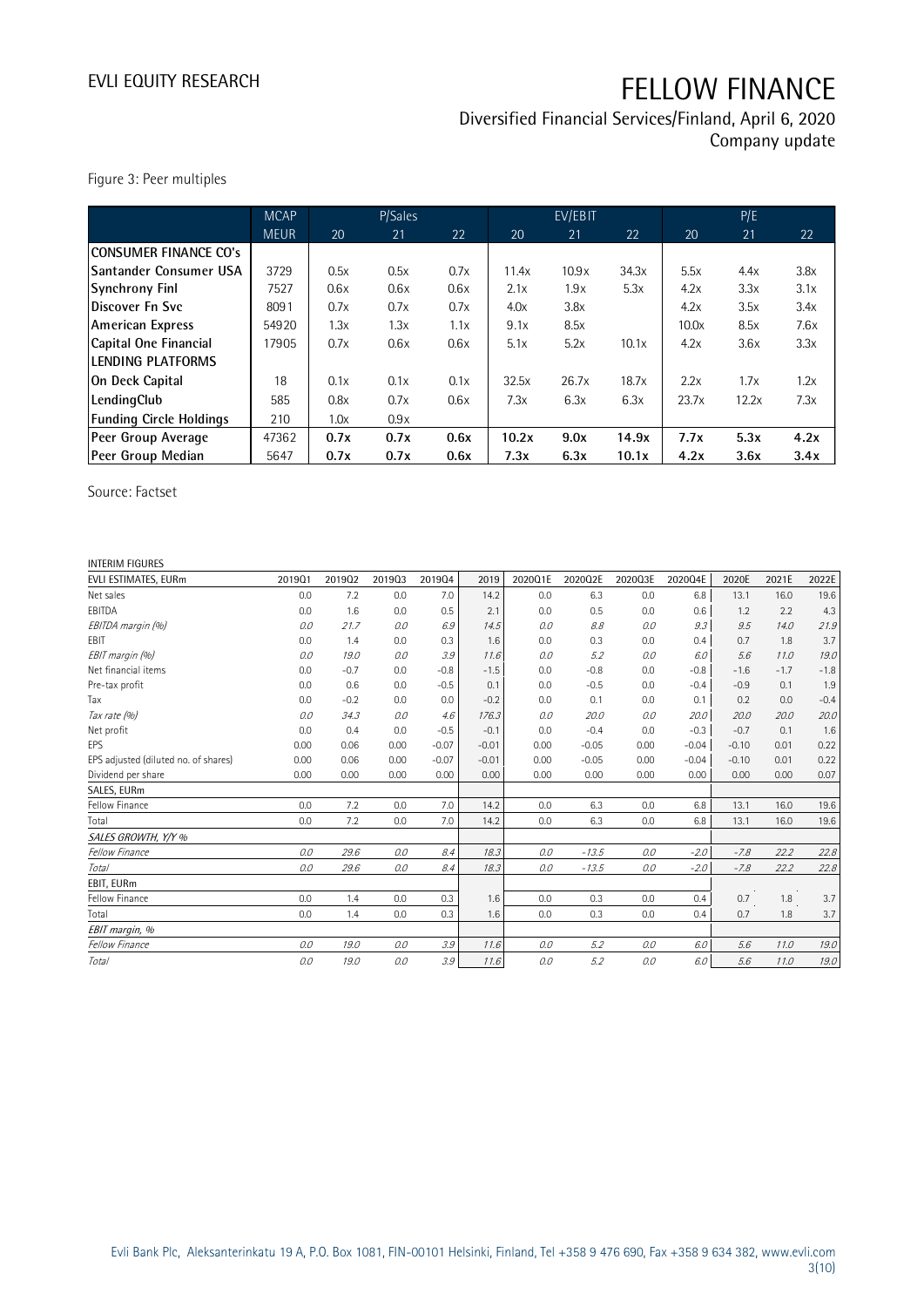## Diversified Financial Services/Finland, April 6, 2020 Company update

| INCOME STATEMENT, EURm                   | 2015           | 2016           | 2017            | 2018           | 2019           | 2020E               | 2021E          | 2022E          |
|------------------------------------------|----------------|----------------|-----------------|----------------|----------------|---------------------|----------------|----------------|
| Sales                                    | 4.0            | 5.6            | 8.7             | 12.0           | 14.2           | 13.1                | 16.0           | 19.6           |
| Sales growth (%)                         | 0.0            | 39.6           | 55.0            | 38.5           | 18.3           | $-7.8$              | 22.2           | 22.8           |
| EBITDA                                   | 1.6            | 1.3            | 2.9             | 3.8            | 2.1            | 1.2                 | 2.2            | 4.3            |
| EBITDA margin (%)                        | 40.7           | 22.5           | 33.1            | 31.9           | 14.5           | 9.5                 | 14.0           | 21.9           |
| Depreciation                             | $-0.3$         | $-0.3$         | $-0.4$          | $-0.4$         | $-0.4$         | $-0.5$              | $-0.5$         | $-0.6$         |
| EBITA                                    | 1.3            | 0.9            | 2.5             | 3.4            | 1.6            | 0.7                 | 1.8            | 3.7            |
| Goodwill amortization / writedown        | 0.0            | 0.0            | 0.0             | 0.0            | 0.0            | 0.0                 | 0.0            | 0.0            |
| EBIT                                     | 1.3            | 0.9            | 2.5             | 3.4            | 1.6            | 0.7                 | 1.8            | 3.7            |
| EBIT margin (%)                          | 32.2           | 16.4           | 28.8            | 28.3           | 11.6           | 5.6                 | 11.0           | 19.0           |
| Reported EBIT                            | 1.3            | 0.9            | 2.5             | 3.4            | 1.6            | 0.7                 | 1.8            | 3.7            |
| EBIT margin (reported) (%)               | 32.2           | 16.4           | 28.8            | 28.3           | 11.6           | 5.6                 | 11.0           | 19.0           |
| Net financials                           | $-1.3$         | $-0.8$         | $-1.3$          | $-2.3$         | $-1.5$         | $-1.6$              | $-1.7$         | $-1.8$         |
| Pre-tax profit                           | 0.0            | 0.1            | 1.2             | 1.1            | 0.1            | $-0.9$              | 0.1            | 1.9            |
| Taxes                                    | $-0.1$         | $-0.1$         | $-0.1$          | $-0.3$         | $-0.2$         | 0.2                 | 0.0            | $-0.4$         |
| Minority shares                          | $-0.1$         | 0.0            | 0.0             | 0.0            | 0.0            | 0.0                 | 0.0            | 0.0            |
| Net profit                               | $-0.3$         | 0.1            | 1.1             | 0.8            | $-0.1$         | $-0.7$              | 0.1            | 1.6            |
| Cash NRIs                                | 0.0            | 0.0            | 0.0             | 0.0            | 0.0            | 0.0                 | 0.0            | 0.0            |
| Non-cash NRIs                            | 0.0            | 0.0            | 0.0             | 0.0            | 0.0            | 0.0                 | 0.0            | 0.0            |
| <b>BALANCE SHEET, EURm</b>               |                |                |                 |                |                |                     |                |                |
| Assets                                   |                |                |                 |                |                |                     |                |                |
| Fixed assets                             | 11             | 10             | 14              | 17             | 24             | 24                  | 24             | 24             |
| Goodwill                                 | $\mathbf 0$    | $\mathbf 0$    | $\mathbf 0$     | $\overline{0}$ | $\mathbf 0$    | $\mathsf{O}\xspace$ | $\mathbf 0$    | $\mathbf 0$    |
| Right of use assets                      | $\mathbf 0$    | $\mathbf 0$    | $\mathbf 0$     | $\circ$        | $\mathbf 0$    | $\mathsf{O}\xspace$ | $\mathbf{0}$   | $\overline{0}$ |
| Inventory                                | $\mathbf 0$    | $\mathbf 0$    | $\mathbf 0$     | $\mathbf 0$    | $\mathbf 0$    | $\mathsf{O}\xspace$ | $\mathbf 0$    | $\mathbf 0$    |
| Receivables                              | 3              | 5              | $6\phantom{1}6$ | $\overline{7}$ | 8              | 9                   | 10             | 12             |
| Liquid funds                             | $\overline{2}$ | $\overline{2}$ | $\overline{2}$  | $9\,$          | $\overline{4}$ | 3                   | 3              | $\overline{4}$ |
| Total assets                             | 16             | 17             | 22              | 32             | 36             | 35                  | 38             | 40             |
| Liabilities                              |                |                |                 |                |                |                     |                |                |
| Shareholder's equity                     | 3              | 3              | $\overline{4}$  | 15             | 14             | 14                  | 14             | 15             |
| Minority interest                        | $\mathbf 0$    | $\mathbf 0$    | $\mathbf 0$     | $\mathbf 0$    | $\mathbf 0$    | $\mathsf{O}\xspace$ | $\mathbf 0$    | $\mathbf 0$    |
| Convertibles                             | $\mathbf 0$    | $\mathbf 0$    | $\mathbf 0$     | $\circ$        | $\mathbf 0$    | $\mathbb O$         | $\mathbf 0$    | $\mathbf 0$    |
| Lease liabilities                        | $\mathbf 0$    | $\overline{0}$ | $\mathbf 0$     | $\overline{0}$ | $\mathbf 0$    | $\mathbf 0$         | $\mathbf 0$    | $\mathbf 0$    |
| Deferred taxes                           | $\mathbf 0$    | $\mathbf 0$    | $\mathbf 0$     | $\circ$        | $\mathbf 0$    | $\mathbf 0$         | $\mathbf 0$    | $\mathbf 0$    |
| Interest bearing debt                    | 11             | 13             | 17              | 17             | 20             | 21                  | 23             | 23             |
| Non-interest bearing current liabilities | $\overline{2}$ | $\mathbf{1}$   | $\overline{1}$  | $\mathbf{1}$   | $\mathbf{1}$   | $\mathbf{1}$        | $\mathbf{1}$   | $\overline{2}$ |
| Other interest-free debt                 | $\mathbf 0$    | $\mathbf 0$    | $\mathbf 0$     | $\circ$        | $\mathbf 0$    | $\mathbb O$         | $\mathbf 0$    | $\mathbf 0$    |
| Total liabilities                        | 16             | 17             | 22              | 32             | 36             | 35                  | 38             | 40             |
| CASH FLOW, EURm                          |                |                |                 |                |                |                     |                |                |
| + EBITDA                                 | $\overline{2}$ | $\mathbf{1}$   | $\mathbf{3}$    | $\overline{4}$ | $\overline{2}$ | $\mathbf{1}$        | $\overline{2}$ | $\overline{4}$ |
| - Net financial items                    | $-1$           | $-1$           | $-1$            | $-2$           | $-2$           | $-2$                | $-2$           | $-2$           |
| - Taxes                                  | $\mathbf{0}$   | $\mathbf 0$    | $\mathbf 0$     | $\mathbf{0}$   | $\overline{0}$ | $\mathbf 0$         | $\mathbf{0}$   | $\overline{0}$ |
| - Increase in Net Working Capital        | $-2$           | $-1$           | $\mathbf{1}$    | $\circ$        | $\mathbf 0$    | $-1$                | $-1$           | $-1$           |
| +/- Other                                | $\mathbf 0$    | $\mathbf 0$    | $\mathbf 0$     | $\mathbf 0$    | $\mathbf 0$    | $\mathsf{O}\xspace$ | $\mathbf 0$    | $\mathbf 0$    |
| = Cash flow from operations              | $-2$           | $-1$           | $\overline{2}$  | 1              | $\mathbf 0$    | -1                  | $-1$           | $\mathbf{1}$   |
| - Capex                                  | $-11$          | $\mathbf 0$    | $\mathbf 0$     | $-1$           | $-1$           | $\mathsf{O}\xspace$ | $-1$           | $-1$           |
| - Acquisitions                           | $\mathbf 0$    | $\mathbf 0$    | $\mathbf 0$     | $\mathbf 0$    | $\mathbf 0$    | $\mathsf{O}\xspace$ | $\mathbf 0$    | $\mathbf 0$    |
| + Divestments                            | $\mathbf 0$    | $\mathbf 0$    | $\mathbf 0$     | $\mathbf 0$    | $\mathbf 0$    | $\mathsf{O}\xspace$ | $\mathbf 0$    | $\mathbf 0$    |
| = Free cash flow                         | $-13$          | $-1$           | $\overline{2}$  | $\mathbf{1}$   | $-1$           | -1                  | $-1$           | $\mathbf 0$    |
| +/- New issues/buybacks                  | 3              | $\mathbf 0$    | $\mathbf 0$     | 10             | $\mathbf 0$    | $\mathsf{O}\xspace$ | $\mathbf 0$    | $\mathbf 0$    |
| - Paid dividend                          | $\mathbf 0$    | $\overline{0}$ | $\mathbf 0$     | $-1$           | $\mathbf 0$    | $\mathsf{O}\xspace$ | $\mathbf 0$    | $\mathbf 0$    |
| +/- Other                                | 11             | $\overline{2}$ | $-2$            | $-3$           | $-4$           | $\mathbf 0$         | $\overline{2}$ | $\mathbf{1}$   |
| Change in cash                           | $\overline{2}$ | $\mathbf{1}$   | $\Omega$        | $\overline{7}$ | $-5$           | $-1$                | $\mathbf{1}$   | $\mathbf{1}$   |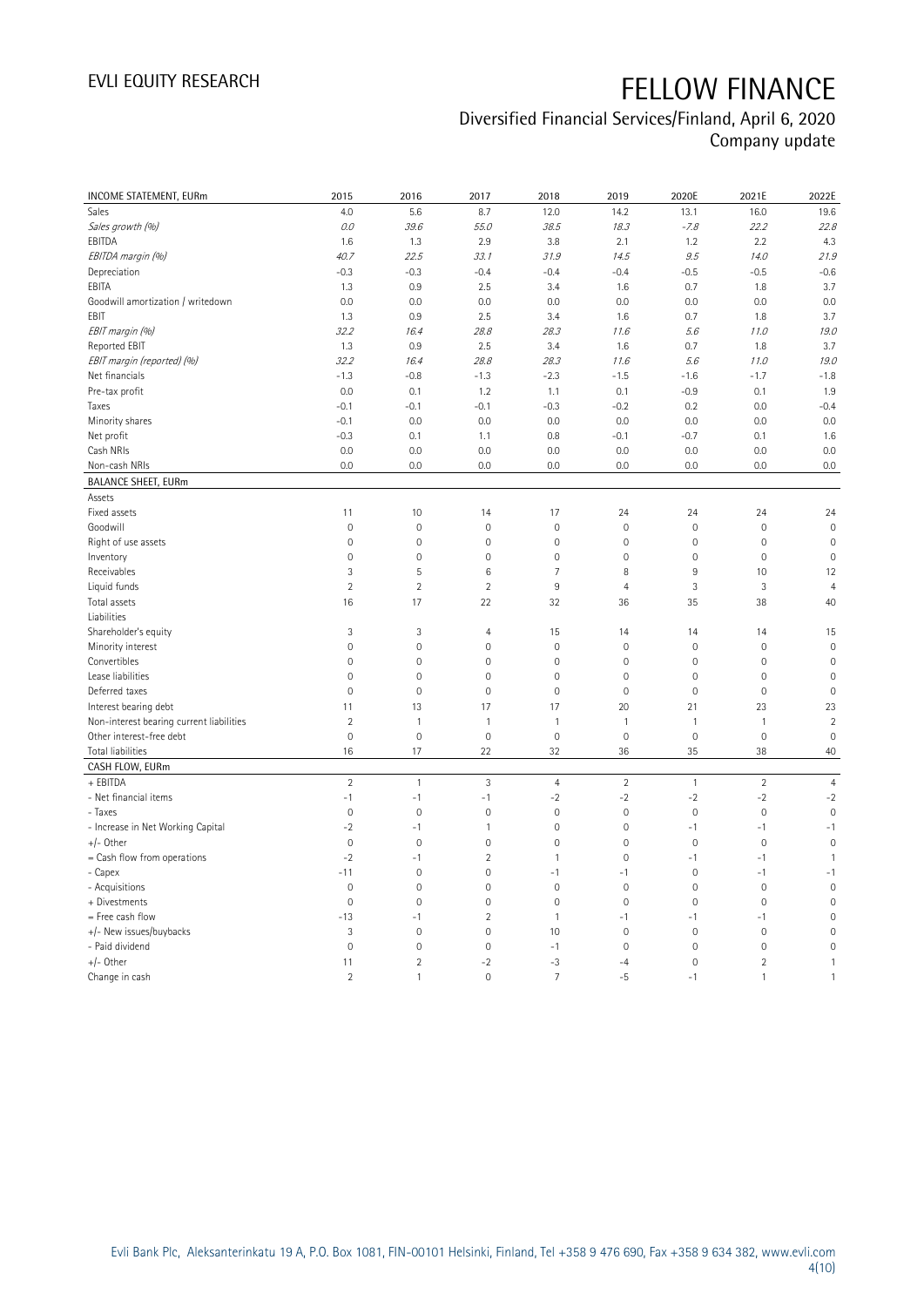## Diversified Financial Services/Finland, April 6, 2020 Company update

| <b>KEY FIGURES</b>                             | 2016           | 2017           | 2018           | 2019           | 2020E        | 2021E          | 2022E          |
|------------------------------------------------|----------------|----------------|----------------|----------------|--------------|----------------|----------------|
| M-cap                                          | $\overline{0}$ | $\mathbf 0$    | 46             | 30             | 18           | 18             | 18             |
| Net debt (excl. convertibles)                  | 11             | 15             | 8              | 17             | 18           | 19             | 20             |
| Enterprise value                               | 11             | 15             | 55             | 46             | 36           | 37             | 37             |
| Sales                                          | 6              | $9\,$          | 12             | 14             | 13           | 16             | 20             |
| EBITDA                                         | $\mathbf{1}$   | $\mathbf{3}$   | $\overline{4}$ | $\overline{2}$ | $\mathbf{1}$ | $\overline{2}$ | $\overline{4}$ |
| EBIT                                           | $\mathbf{1}$   | $\overline{2}$ | 3              | $\overline{2}$ | $\mathbf{1}$ | $\overline{2}$ | $\overline{4}$ |
| Pre-tax                                        | $\mathbf 0$    | $\mathbf{1}$   | $\mathbf{1}$   | 0              | $-1$         | 0              | $\overline{2}$ |
| Earnings                                       | $\overline{0}$ | $\mathbf{1}$   | $\mathbf{1}$   | 0              | $-1$         | 0              | $\overline{2}$ |
| Equity book value (excl. minorities)           | 3              | $\overline{4}$ | 15             | 14             | 14           | 14             | 15             |
| Valuation multiples                            |                |                |                |                |              |                |                |
| EV/sales                                       | 2.0            | 1.7            | 4.6            | 3.2            | 2.7          | 2.3            | 1.9            |
| EV/EBITDA                                      | 8.8            | 5.2            | 14.3           | 22.4           | 28.7         | 16.6           | 8.6            |
| EV/EBITA                                       | 12.1           | 5.9            | 16.1           | 28.0           | 48.5         | 21.0           | 10.0           |
| EV/EBIT                                        | 12.1           | 5.9            | 16.1           | 28.0           | 48.5         | 21.0           | 10.0           |
| EV/OCF                                         | $-13.8$        | 7.0            | 41.5           | $-228.4$       | $-36.8$      | $-49.7$        | 59.8           |
| EV/FCFF                                        | $-34.5$        | $-5.0$         | $-65.4$        | $-6.6$         | $-320.7$     | $-449.0$       | 30.5           |
| P/FCFE                                         | 0.0            | 0.0            | 81.8           | $-34.9$        | $-12.7$      | $-12.4$        | $-81.1$        |
| P/E                                            | 0.0            | 0.0            | 55.1           | $-349.3$       | $-25.5$      | 262.2          | 11.4           |
| P/B                                            | 0.0            | 0.0            | 3.2            | 2.0            | 1.3          | 1.3            | 1.1            |
| Target EV/EBITDA                               | $0.0$          | 0.0            | 0.0            | $O.O$          | 28.8         | 16.6           | 8.7            |
| Target EV/EBIT                                 | O.O            | 0.0            | 0.0            | 0.0            | 48.7         | 21.0           | 10.0           |
| Target EV/FCF                                  | 0.0            | 0.0            | 0.0            | 0.0            | $-25.7$      | $-26.0$        | -171.4         |
| Target P/B                                     | $0.0\,$        | O.O            | 0.0            | $O.O$          | 1.3          | 1.3            | 1.2            |
| Target P/E                                     | O.O            | 0.0            | 0.0            | $O.O$          | $-25.7$      | 264.3          | 11.5           |
| Per share measures                             |                |                |                |                |              |                |                |
| Number of shares                               | 5,818          | 5,818          | 7,129          | 7,129          | 7,129        | 7,129          | 7,129          |
| Number of shares (diluted)                     | 5,818          | 5,818          | 7,129          | 7,129          | 7,129        | 7,129          | 7,129          |
| EPS                                            | 0.01           | 0.19           | 0.12           | $-0.01$        | $-0.10$      | 0.01           | 0.22           |
| Operating cash flow per share                  | $-0.14$        | 0.36           | 0.18           | $-0.03$        | $-0.14$      | $-0.10$        | 0.09           |
| Free cash flow per share                       | $-0.17$        | 0.34           | 0.08           | $-0.12$        | $-0.20$      | $-0.20$        | $-0.03$        |
| Book value per share                           | 0.53           | 0.72           | 2.04           | 2.03           | 1.94         | 1.95           | 2.16           |
| Dividend per share                             | 0.00           | 0.09           | 0.04           | 0.00           | 0.00         | 0.00           | 0.07           |
| Dividend payout ratio, %                       | 0.0            | 47.2           | 33.9           | 0.0            | 0.0          | 0.0            | 30.0           |
| Dividend yield, %                              | 0.0            | 0.0            | 0.6            | 0.0            | 0.0          | 0.0            | 2.6            |
| FCF yield, %                                   | 0.0            | 0.0            | 1.2            | $-2.9$         | $-7.9$       | -8.1           | $-1.2$         |
| Efficiency measures                            |                |                |                |                |              |                |                |
| <b>ROE</b>                                     | 2.4            | 29.8           | 9.0            | $-0.6$         | $-4.9$       | 0.5            | 10.6           |
| <b>ROCE</b>                                    | 6.0            | 13.4           | 13.0           | 5.0            | 2.1          | 5.0            | 9.9            |
| Financial ratios                               |                |                |                |                |              |                |                |
| Inventories as % of sales                      | 0.0            | 0.0            | 0.0            | 0.0            | 0.0          | 0.0            | 0.0            |
| Receivables as % of sales                      | 93.6           | 71.3           | 58.4           | 58.3           | 68.6         | 65.5           | 62.5           |
| Non-interest bearing liabilities as % of sales | 12.1           | 13.5           | 6.9            | 7.7            | 7.7          | 7.7            | 7.7            |
| NWC/sales, %                                   | 81.5           | 57.8           | 51.5           | 50.6           | 60.8         | 57.8           | 54.7           |
| Operative CAPEX/sales, %                       | 3.0            | 1.9            | 6.3            | 4.6            | 3.2          | 4.3            | 4.3            |
| CAPEX/sales (incl. acquisitions), %            | 3.0            | 1.9            | 6.3            | 4.6            | 3.2          | 4.3            | 4.3            |
| FCFF/EBITDA                                    | $-0.3$         | $-1.0$         | $-0.2$         | $-3.4$         | $-0.1$       | 0.0            | 0.3            |
| Net debt/EBITDA, book-weighted                 | 8.8            | 5.2            | 2.2            | 8.0            | 14.4         | 8.7            | 4.5            |
| Debt/equity, market-weighted                   | 0.0            | 0.0            | 0.4            | 0.7            | 1.2          | 1.3            | 1.3            |
| Equity ratio, book-weighted                    | 18.1           | 19.1           | 44.8           | 40.2           | 39.1         | 36.9           | 38.2           |
|                                                | 358.8          | 354.2          |                | 114.0          | 129.6        | 139.3          | 126.7          |
| Gearing, %                                     |                |                | 57.4           |                |              |                |                |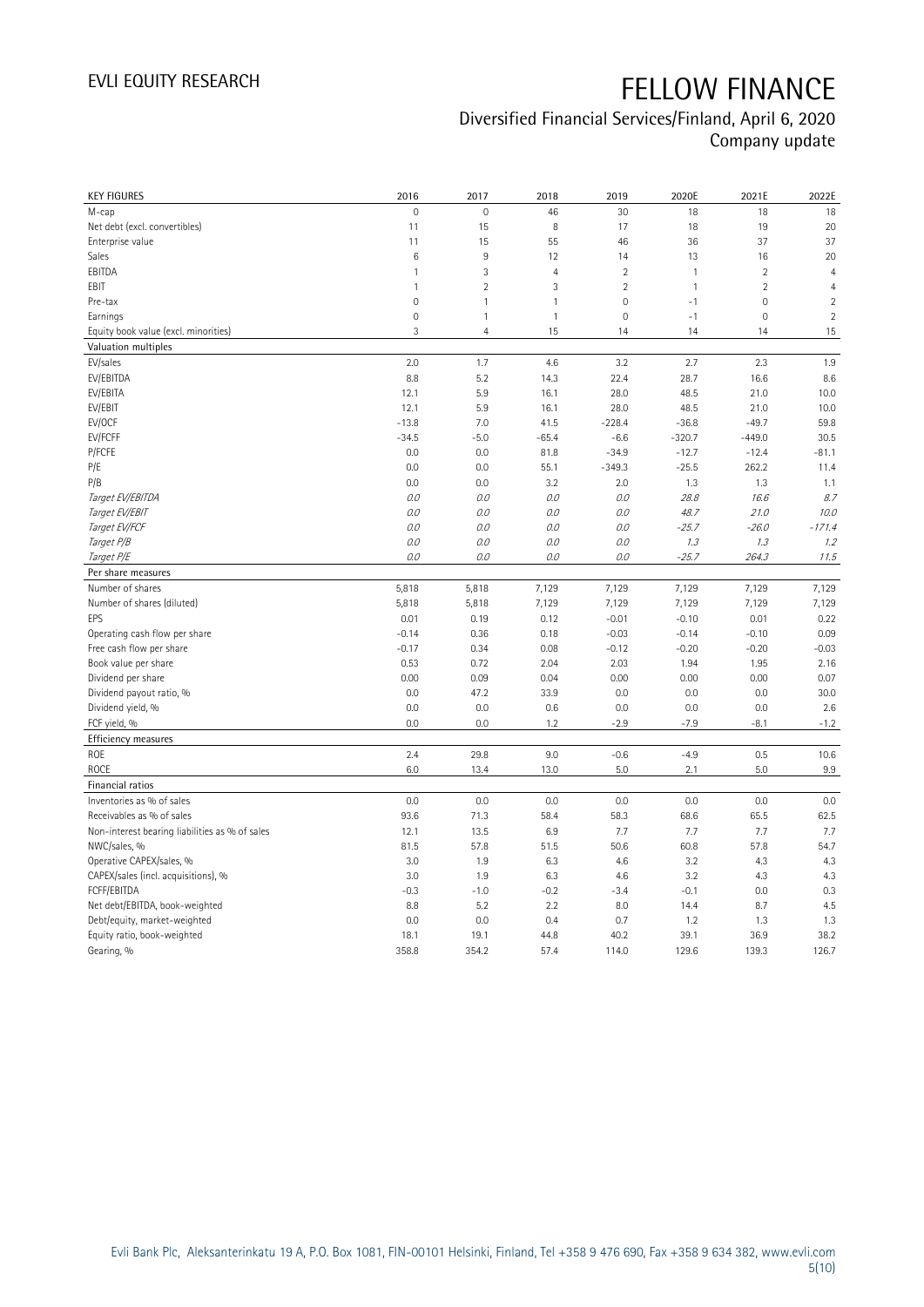## Diversified Financial Services/Finland, April 6, 2020 Company update

COMPANY DESCRIPTION: Fellow Finance operates a lending platform for debt-based consumer and business financing. The company operates in Finland, Sweden, Germany, Poland, and Denmark. The company began its operations in 2014 and listed on the Nasdaq First North Finland -marketplace in 2018. Over EUR 600m worth of loans have been intermediated through the company's platform since inception.

INVESTMENT CASE: The alternative finance markets in Europe have been growing rapidly and Fellow Finance should seek to capitalize on the growth. A key for success in our view lies in expansion abroad given the limited size and competition in the domestic market, with the international operations still in ramp-up. The scalability of its technology offers solid margin potential although growth investments will have a significant impact on margings in the coming years.

| <b>OWNERSHIP STRUCTURE</b>         | <b>SHARES</b> | <b>EURm</b> | 0/0   |
|------------------------------------|---------------|-------------|-------|
| Taaleri Oyj                        | 1,847,163     | 4.581       | 25.9% |
| Margin Investments Oy              | 836,721       | 2.075       | 11.7% |
| TN Ventures Oy                     | 830,843       | 2.060       | 11.7% |
| Oy T&T Nordcap Ab                  | 656,436       | 1.628       | 9.2%  |
| OP-Finland Small Cap               | 266,642       | 0.661       | 3.7%  |
| OP-Finland Micro Cap               | 265,000       | 0.657       | 3.7%  |
| Avensis Capital Ov                 | 263,090       | 0.652       | 3.7%  |
| Fennia Life Insurance Company      | 156,512       | 0.388       | 2.2%  |
| Säästöpankki Small Cap mutual fund | 128,841       | 0.320       | 1.8%  |
| Swiss Life (Luxembourg) S.A.       | 77,392        | 0.192       | 1.1%  |
| Ten largest                        | 5,328,640     | 13.215      | 75%   |
| Residual                           | 1,799,985     | 4.464       | 25%   |
| Total                              | 7,128,625     | 17.679      | 100%  |

| <b>EARNINGS CALENDAR</b> |           |
|--------------------------|-----------|
| August 28, 2020          | Q2 report |
|                          |           |
|                          |           |
|                          |           |
| OTHER EVENTS             |           |
| April 03, 2020           | AGM       |
|                          |           |

| COMPANY MISCELLANEOUS |                                         |
|-----------------------|-----------------------------------------|
| CEO: Jouni Hintikka   | Pursimiehenkatu 4 A, FIN-00150 Helsinki |
| CFO: Niko Stark       | Tel: 0203, 80, 101                      |
| IR:                   |                                         |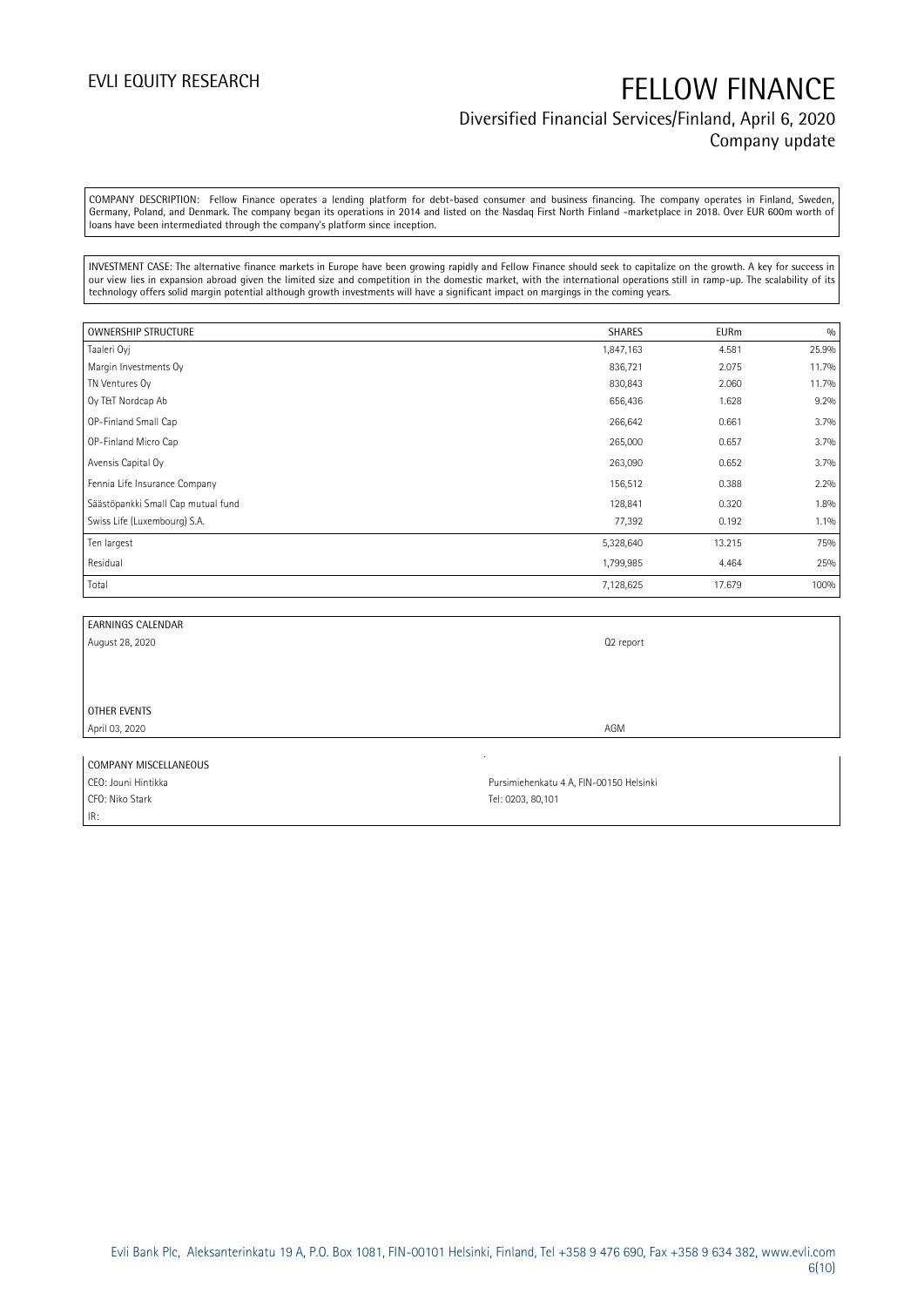## Diversified Financial Services/Finland, April 6, 2020 Company update

DEFINITIONS

| P/E                                                                              | EPS                                                                                          |  |  |
|----------------------------------------------------------------------------------|----------------------------------------------------------------------------------------------|--|--|
|                                                                                  |                                                                                              |  |  |
| Price per share<br>Earnings per share                                            | Profit before extraord. items and taxes-income taxes + minority interest<br>Number of shares |  |  |
|                                                                                  |                                                                                              |  |  |
| P/BV                                                                             | <b>DPS</b>                                                                                   |  |  |
|                                                                                  |                                                                                              |  |  |
| Price per share                                                                  | Dividend for the financial period per share                                                  |  |  |
| Shareholders' equity + taxed provisions per share                                |                                                                                              |  |  |
|                                                                                  |                                                                                              |  |  |
| Market cap                                                                       | OCF (Operating cash flow)                                                                    |  |  |
|                                                                                  | EBITDA - Net financial items - Taxes - Increase in working                                   |  |  |
| Price per share * Number of shares                                               |                                                                                              |  |  |
|                                                                                  | capital - Cash NRIs ± Other adjustments                                                      |  |  |
|                                                                                  |                                                                                              |  |  |
| EV (Enterprise value)                                                            | FCF (Free cash flow)                                                                         |  |  |
| Market cap + net debt + minority interest at market value -                      |                                                                                              |  |  |
| share of associated companies at market value                                    | Operating cash flow - operative CAPEX - acquisitions + divestments                           |  |  |
|                                                                                  |                                                                                              |  |  |
|                                                                                  |                                                                                              |  |  |
| EV/Sales                                                                         | FCF yield, %                                                                                 |  |  |
| Enterprise value                                                                 | Free cash flow                                                                               |  |  |
| Sales                                                                            | Market cap                                                                                   |  |  |
|                                                                                  |                                                                                              |  |  |
| EV/EBITDA                                                                        | Operative CAPEX/sales                                                                        |  |  |
|                                                                                  |                                                                                              |  |  |
| Enterprise value<br>Earnings before interest, tax, depreciation and amortization | Capital expenditure - divestments - acquisitions<br>Sales                                    |  |  |
|                                                                                  |                                                                                              |  |  |
| EV/EBIT                                                                          | Net working capital                                                                          |  |  |
|                                                                                  |                                                                                              |  |  |
| Enterprise value                                                                 | Current assets - current liabilities                                                         |  |  |
| Operating profit                                                                 |                                                                                              |  |  |
| Net debt                                                                         | Capital employed/Share                                                                       |  |  |
|                                                                                  |                                                                                              |  |  |
| Interest bearing debt - financial assets                                         | Total assets - non-interest bearing debt                                                     |  |  |
|                                                                                  | Number of shares                                                                             |  |  |
| Total assets                                                                     |                                                                                              |  |  |
|                                                                                  | Gearing                                                                                      |  |  |
| Balance sheet total                                                              | Net debt                                                                                     |  |  |
|                                                                                  | Equity                                                                                       |  |  |
|                                                                                  |                                                                                              |  |  |
| Div yield, %                                                                     | Debt/Equity, %                                                                               |  |  |
|                                                                                  |                                                                                              |  |  |
| Dividend per share<br>Price per share                                            | Interest bearing debt<br>Shareholders' equity + minority interest + taxed provisions         |  |  |
|                                                                                  |                                                                                              |  |  |
|                                                                                  |                                                                                              |  |  |
| Payout ratio, %                                                                  | Equity ratio, %                                                                              |  |  |
|                                                                                  |                                                                                              |  |  |
| Total dividends                                                                  | Shareholders' equity $+$ minority interest $+$ taxed provisions                              |  |  |
| Earnings before extraordinary items and taxes - income taxes + minority interest | Total assets - interest-free loans                                                           |  |  |
|                                                                                  |                                                                                              |  |  |
| ROCE, %                                                                          | CAGR, %                                                                                      |  |  |
|                                                                                  |                                                                                              |  |  |
| Profit before extraordinary items + interest expenses+ other financial costs     |                                                                                              |  |  |
| Balance sheet total - non-interest bearing debt (average)                        | Cumulative annual growth rate = Average growth per year                                      |  |  |
|                                                                                  |                                                                                              |  |  |
| ROE, %                                                                           |                                                                                              |  |  |
|                                                                                  |                                                                                              |  |  |
| Profit before extraordinary items and taxes - income taxes                       |                                                                                              |  |  |
| Shareholder's equity + minority interest + taxed provisions (average)            |                                                                                              |  |  |
|                                                                                  |                                                                                              |  |  |
|                                                                                  |                                                                                              |  |  |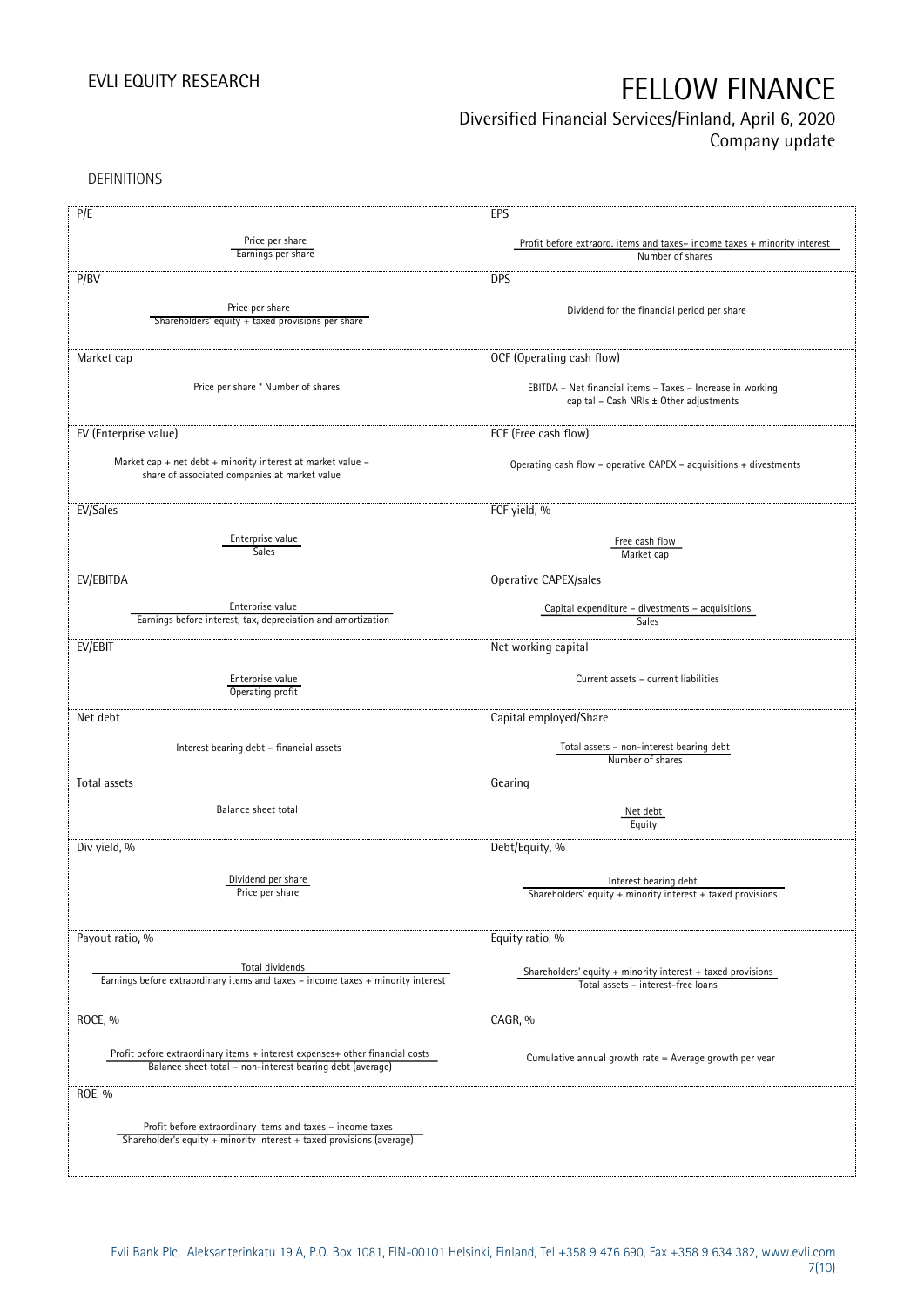### Diversified Financial Services/Finland, April 6, 2020 Company update

### Important Disclosures

Evli Research Partners Plc ("ERP") uses 12-month target prices. Target prices are defined by utilizing analytical techniques based on financial theory including (but not limited to) discounted cash flow analysis and comparative valuation. The selection of valuation methods depends on different circumstances. Target prices may be altered on the basis of new information coming to light in the underlying company or changes in interest rates, changes in foreign exchange rates, other securities prices or market indices or outlook for the aforementioned factors or other factors that may change the conditions of financial markets. Recommendations and changes by analysts are available at [Analysts' recommendations and ratings revisions](https://research.evli.com/JasperAllModels.action?authParam=key;461&authParam=x;G3rNagWrtf7K&authType=3). Investment recommendations are defined as follows: Target price compared to share price Recommendation<br>CELL CALLO 06 < -10 % SELL  $-10 - (+10) \%$  HOL<br>  $> 10 \%$  $> 10\%$ ERP's investment recommendation of the analyzed company is updated at least 2 timer per year. 60% 53% 50% 39% 40% 30% 20% 8% 10%  $0%$ Hold Sell Buy

The graph above shows the distribution of ERP's recommendations of companies under coverage in 1st of February 2019. If recommendation is not given, it is not mentioned here.

### Name(s) of the analyst(s): Salokivi

This research report has been prepared by Evli Research Partners Plc ("ERP" or "Evli Research"). ERP is a subsidiary of Evli Bank Plc. Production of the investment recommendation has been concluded on 6.4.2020, 9:00. This report has been published on 6.4.2020, 9:15.

None of the analysts contributing to this report, persons under their guardianship or corporations under their control have a position in the shares of the company or related securities.

The date and time for any price of financial instruments mentioned in the recommendation refer to the previous trading day's closing price(s) unless otherwise stated in the report.

Each analyst responsible for the content of this report assures that the expressed views accurately reflect the personal views of each analyst on the covered companies and securities. Each analyst assures that (s)he has not been, nor are or will be, receiving direct or indirect compensation related to the specific recommendations or views contained in this report.

Companies in the Evli Group, affiliates or staff of companies in the Evli Group, may perform services for, solicit business from, hold long or short positions in, or otherwise be interested in the investments (including derivatives) of any company mentioned in the publication or report.

Evli Corporate Finance has managed or co-managed a public offering of the company's securities during the last 12 months prior to, received compensation for investment banking services from the company during the last 12 months prior to the publication of the research report.

ERP may pursue an assignment from the issuer(s) of the financial instruments mentioned in the recommendation or this report. These assignments may have a limited economic or financial impact on ERP and/or Evli. Under such assignments ERP may perform services including, but not limited to, arranging investor meetings or –events, investor relations communication advisory and production of research material.

ERP has signed an agreement with the issuer of the financial instruments mentioned in the recommendation, which includes production of research reports. This assignment has a limited economic and financial impact on ERP and/or Evli. Under the assignment ERP performs services including, but not limited to, arranging investor meetings or –events, investor relations communication advisory and production of research material.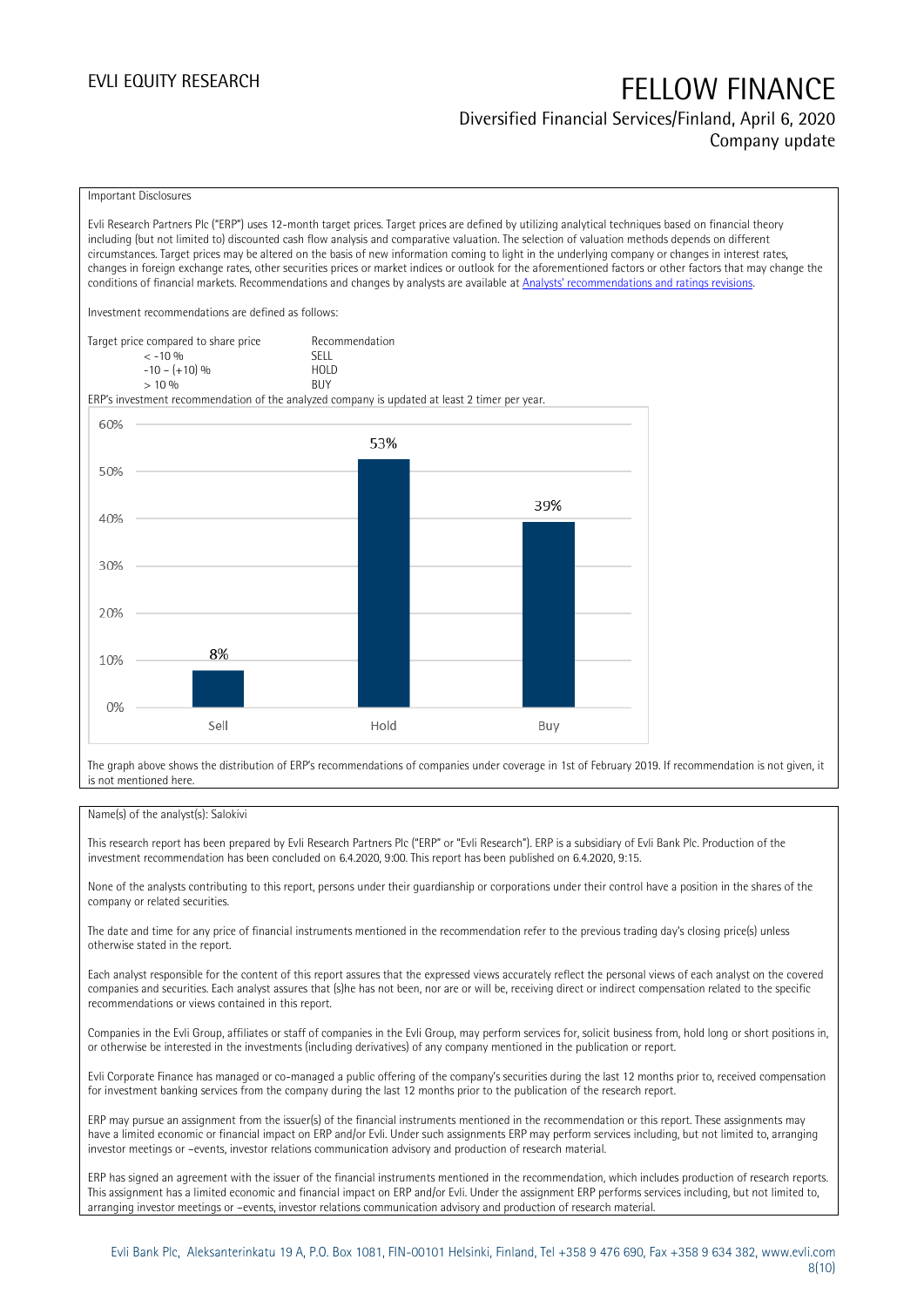## EVLI EQUITY RESEARCH FELLOW FINANCE Diversified Financial Services/Finland, April 6, 2020 Company update

ERP or another company within the Evli Group does not have an agreement with the company to perform market making services.

For the prevention and avoidance of conflicts of interests with respect to this report, there is an information barrier (Chinese wall) between Investment Research and Corporate Finance units concerning unpublished investment banking services to the company. The remuneration of the analyst(s) is not tied directly or indirectly to investment banking transactions performed by Evli Bank Plc or any company within Evli Group.

This report has not been disclosed to the company prior to its dissemination.

This report is provided and intended for informational purposes only and may not be used or considered under any circumstances as an offer to sell or buy any securities or as advice to trade any securities.

This report is based on sources ERP considers to be correct and reliable. The sources include information providers Reuters and Bloomberg, stock-exchange releases from the companies and other company news, Statistics Finland and articles in newspapers and magazines. However, ERP does not guarantee the materialization, correctness, accuracy or completeness of the information, opinions, estimates or forecasts expressed or implied in the report. In addition, circumstantial changes may have an influence on opinions and estimates presented in this report. The opinions and estimates presented are valid at the moment of their publication and they can be changed without a separate announcement. Neither ERP nor any company within the Evli Group are responsible for amending, correcting or updating any information, opinions or estimates contained in this report. Neither ERP nor any company within the Evli Group will compensate any direct or consequential loss caused by or derived from the use of the information represented in this publication.

All information published in this report is for the original recipient's private and internal use only. ERP reserves all rights to the report. No part of this publication may be reproduced or transmitted in any form or by any means, electronic, mechanical, photocopying, recording or otherwise, or stored in any retrieval system of any nature, without the written permission of ERP.

This report or its copy may not be published or distributed in Australia, Canada, Hong Kong, Japan, New Zealand, Singapore or South Africa. The publication or distribution of this report in certain other jurisdictions may also be restricted by law. Persons into whose possession this report comes are required to inform themselves about and to observe any such restrictions.

Evli Bank Plc is not registered as a broker-dealer with the U. S. Securities and Exchange Commission ("SEC"), and it and its analysts are not subject to SEC rules on securities analysts' certification as to the currency of their views reflected in the research report. Evli Bank is not a member of the Financial Industry Regulatory Authority ("FINRA"). It and its securities analysts are not subject to FINRA's rules on Communications with the Public and Research Analysts and Research Reports and the attendant requirements for fairness, balance and disclosure of potential conflicts of interest. This research report is only being offered in U.S. by Auerbach Grayson & Company, LLC (Auerbach Grayson) to Major U.S. Institutional Investors and is not available to, and should not be used by, any U.S. person or entity that is not a Major U.S. Institutional Investor. Auerbach Grayson is a broker-dealer registered with the U.S. Securities and Exchange Commission and is a member of the FINRA. U.S. entities seeking more information about any of the issuers or securities discussed in this report should contact Auerbach Grayson. The securities of non-U.S. issuers may not be registered with or subject to SEC reporting and other requirements.

ERP is not a supervised entity but its parent company Evli Bank Plc is supervised by the Finnish Financial Supervision Authority.